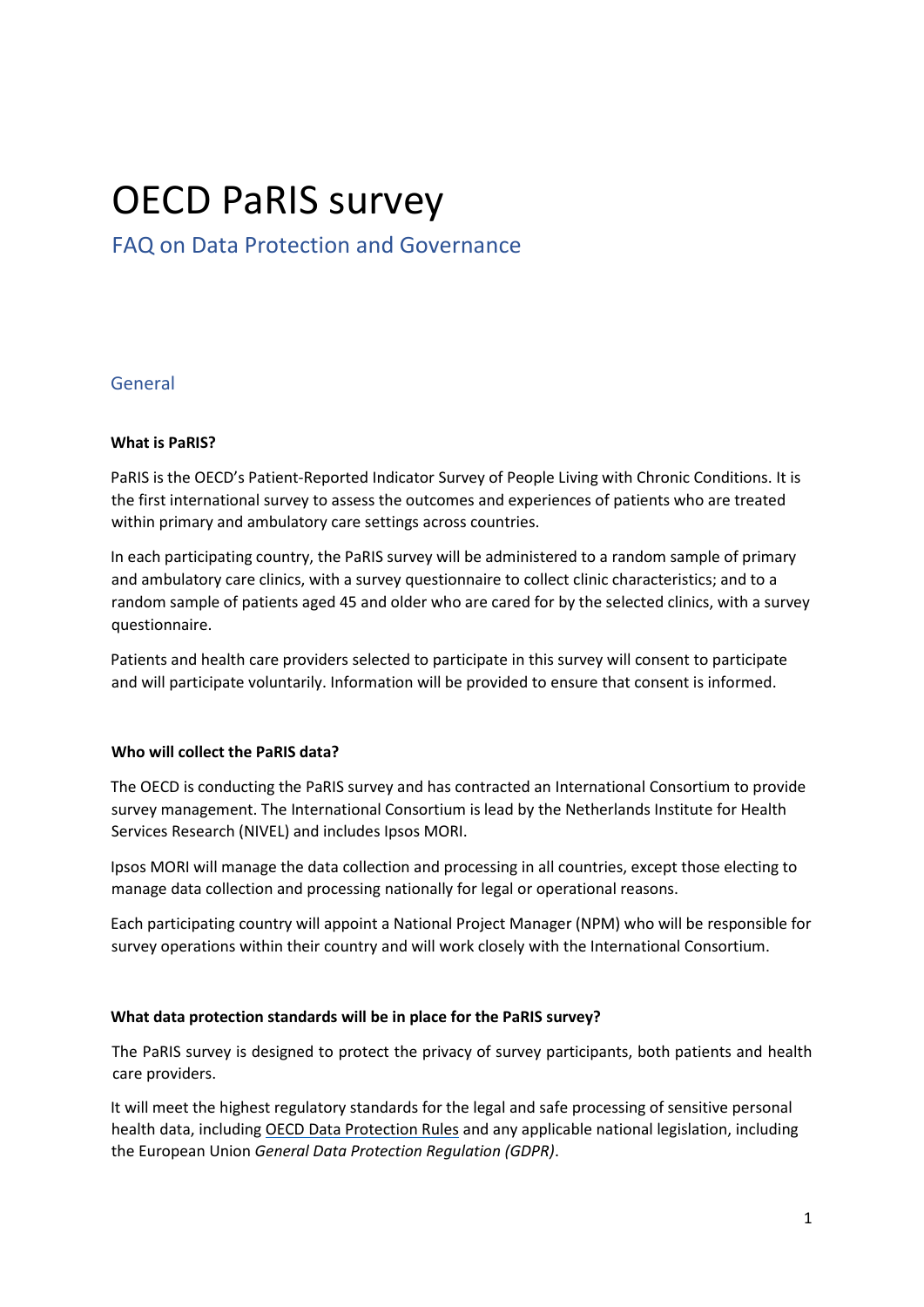Ipsos MORI, who will be directly handling the personal data collected, works to the highest industry standards, which will inform the full survey design process:

- **ISO 20252**: the international market research standard covering all stages of a market research project.
- **ISO 9001**: the international general company standard with a focus on continual improvement through quality management systems
- **ISO 27001**: International standard for information security designed to ensure the selection of adequate and proportionate security controls

Ipsos MORI is also an ESOMAR member and complies fully with the ICC/ESOMAR International Code on Market and Social Research, which was developed jointly with the ICC (International Chamber of Commerce) – participation will be voluntary, consent to taking part will be informed, the research will avoid any harm to data subjects, and all data used or collected during the research process will remain confidential.

Nivel, the head of the International Consortium, has a quality management system that complies with ISO 9001, the Code of Conduct for Medical Research of the Foundation Federation of Dutch Medical Scientific Societies, the Netherlands Code of Conduct for Research Integrity 2018.

## **How will the data for the PaRIS survey be shared?**

Personal contact information will not leave countries. NPMs will manage the sampling and survey invitations in their country and NPMs will not share any personal information that identifies survey respondents with Ipsos MORI or the OECD.

- Ipsos MORI will provide each NPM with a unique set of survey-specific code numbers.
- The NPM will provide each survey participant with a survey-specific code number.
- Survey participants will enter their code number within a secure on-line portal; will provide informed consent; and, subject to their consent, will complete the survey on-line and the deidentified data will be saved in the survey data centre.
- Where NPMs collect data directly from survey respondents, NPMs will de-identify the data by removing all personal contact information and attaching a survey-specific code number to each case before securely transferring the data to the survey data centre.

Ipsos MORI regularly runs multi-country surveys, including handling personal data shared by national authorities, and advises on approaches that are in line with local regulatory and ethical frameworks. For PaRIS, this will include understanding the correct legal basis for the research and the data controller and processor relationship, which may vary by country. The International Consortium will also help countries with the documentation needed to achieve national regulatory and ethical approvals, complete privacy impact assessments and provide guidance on ensuring privacy notices are clear and transparent.

The OECD will establish a process for researchers to be granted access to the de-identified international survey data to analyse them for research and statistical purposes. Access will be subject to a data sharing agreement that specifies rules for data security and privacy protection. Countries will manage access to national de-identified survey data in accordance with local requirements.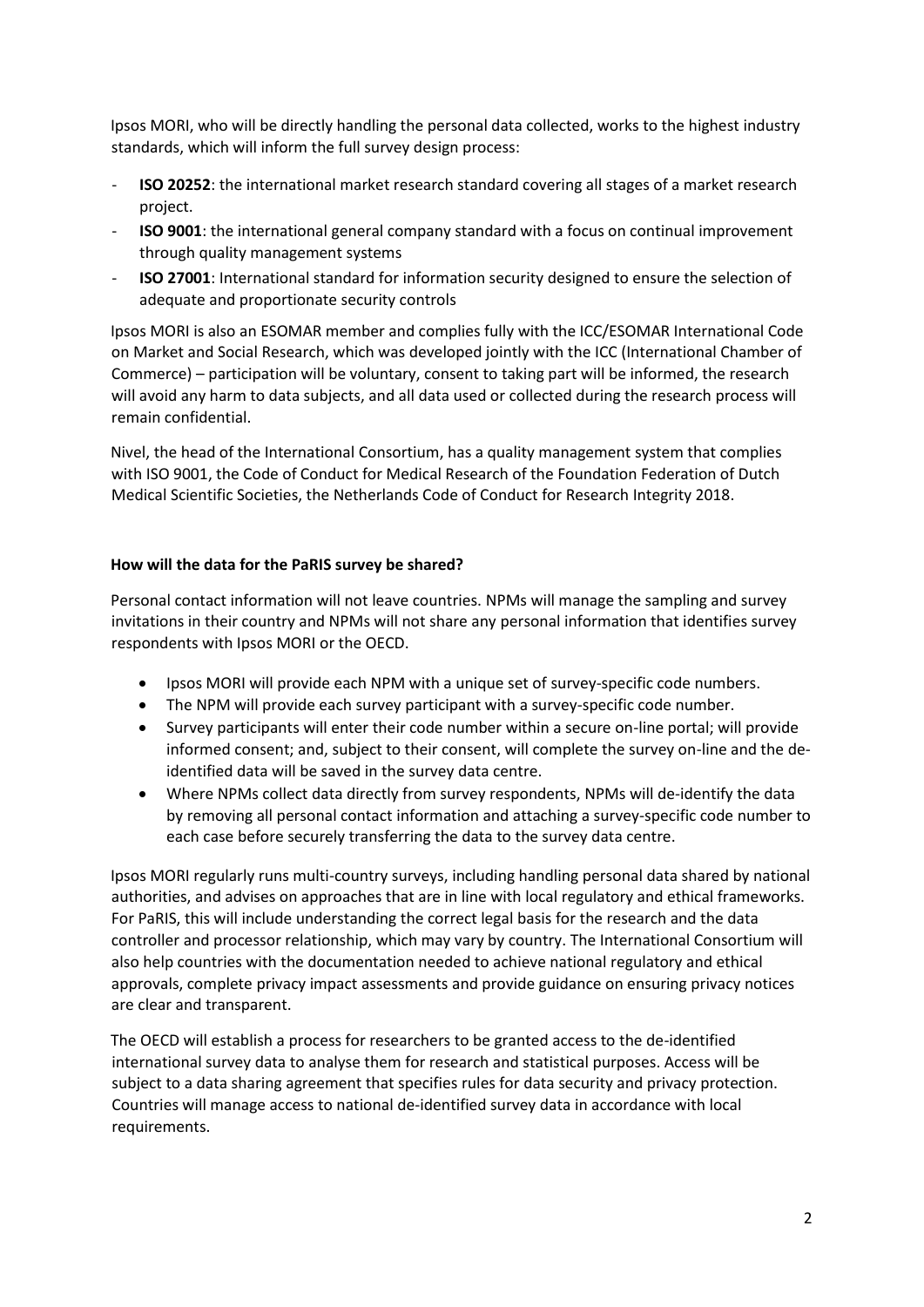## Sampling

## **What information will countries need to provide to the OECD and the International Consortium to invite people to take part in the survey?**

None. No contact information is shared with the OECD or the International Consortium at any stage. NPMs will be responsible for inviting patients and health care providers to take part in the survey.

The International Consortium will help participating NPMs decide on the best method of inviting patients and health care providers, based on the contact information available.

### **Will countries need to access confidential health information from patient medical records?**

In order to invite patients to take part in the survey, NPMs will need to access contact details and a limited amount of demographic information from patient registration records (gender and age) to help check that the survey is representative. In addition, to ensure the survey is relevant, if possible, the sample source should identify whether a patient has had an appointment in the last six months.

No other confidential clinical data (such as any medical conditions, prescriptions or care received) will be accessed.

#### **What information governance approvals will be needed?**

National information governance approvals will be needed to authorise the national data collection and allow access to the sample information. In each country, the International Consortium will work with the NPM to understand the requirements of these approvals. A first step will be understanding the appropriate legal basis for the survey and completing a data privacy impact assessment. Guidance will also be provided on the required supporting documentation, including the content of privacy notices and the wording of advance materials.

In most countries ethical approvals will also be needed – see below for more detail.

### **Who will have access to patient and clinic contact information?**

No contact information is shared with the OECD or the International Consortium at any stage. Only NPMs implementing the PaRIS survey will have access to patient contact information, including any suppliers they use to invite people to take part in the survey. For example, suppliers that may be contracted for sending emails, text messages or printing letters.

This contact information will only be used for the PaRIS survey. Once the survey is finished, NPMs will securely destroy the contact information. Some countries may elect to ask survey respondents' consent to securely store keys to re-identify the survey data for approved research projects and subject to safeguards.

## **How will patient and health care provider contact information be shared? Will it cross international borders?**

Patient contact information will not cross international borders; it will be stored and managed locally.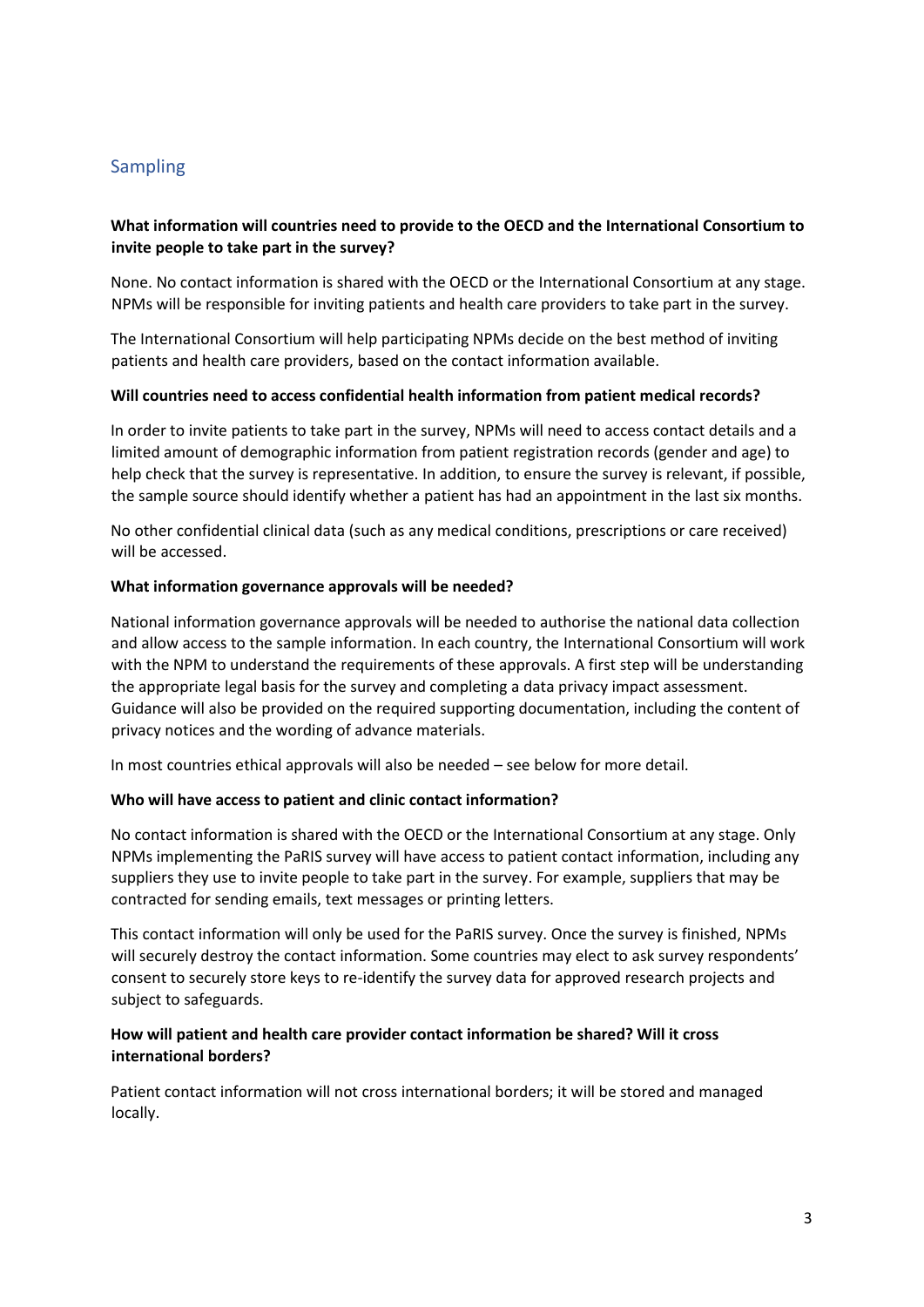Patient and clinic contact information will be securely shared within countries with NPMs' staff and suppliers who are contacting survey respondents in their country. The exact method of transfer will vary by country, but the International Consortium will provide guidelines to ensure that the data is protected to the highest standards during transfers, adhering to requirements of applicable legislation and the International Standard for Information Security, ISO 27001.

## **Where will patient and health care provider contact information be stored and processed?**

Patient and health care provider contact information will be securely stored and processed by national project teams and will not be shared with the OECD, the International Consortium or any other party outside the country.

## Data collection

## **What type of data will be collected from patients and health care providers?**

The patient survey will include questions about:

- Patient Reported Outcome Measures (PROMS) for example, self-reported ratings of pain, physical functioning and psychological well-being.
- Patient Reported Experience Measures (PREMS) self-reported opinions about health care experiences, for example, waiting times.
- Background characteristics such as age, sex and self-reported chronic conditions.

The clinic survey will include questions about key characteristics of the health care provider to understand how these may relate to the outcomes and experiences of patients with chronic conditions. No confidential clinical data about patient survey respondents (such as any medical conditions, prescriptions or care received) will be collected.

More information can be found in the [PaRIS Brochure.](https://www.oecd.org/health/health-systems/PaRIS-survey-Patients-with-Chronic-Conditions-June-2019.pdf)

### **How will patients and health care providers be invited to take part in the survey?**

This will vary by country depending on the national context and contact information available. The method used will be agreed between the country and the International Consortium and is likely to be a combination of letter, text message and/or email to sampled patients and health care providers from NPMs.

## **How will information be collected from patients and health care providers, and how will this be protected?**

The survey method used will be agreed between each country and the International Consortium. In most countries, the survey will be primarily collected online combined with other appropriate modes (postal, face-to-face or telephone) to ensure that the research is as inclusive and cost-effective as possible.

Participants invited to the centralised online survey will each be given their own survey-specific code by the NPM. Survey participants will enter their code within a secure on-line portal; will provide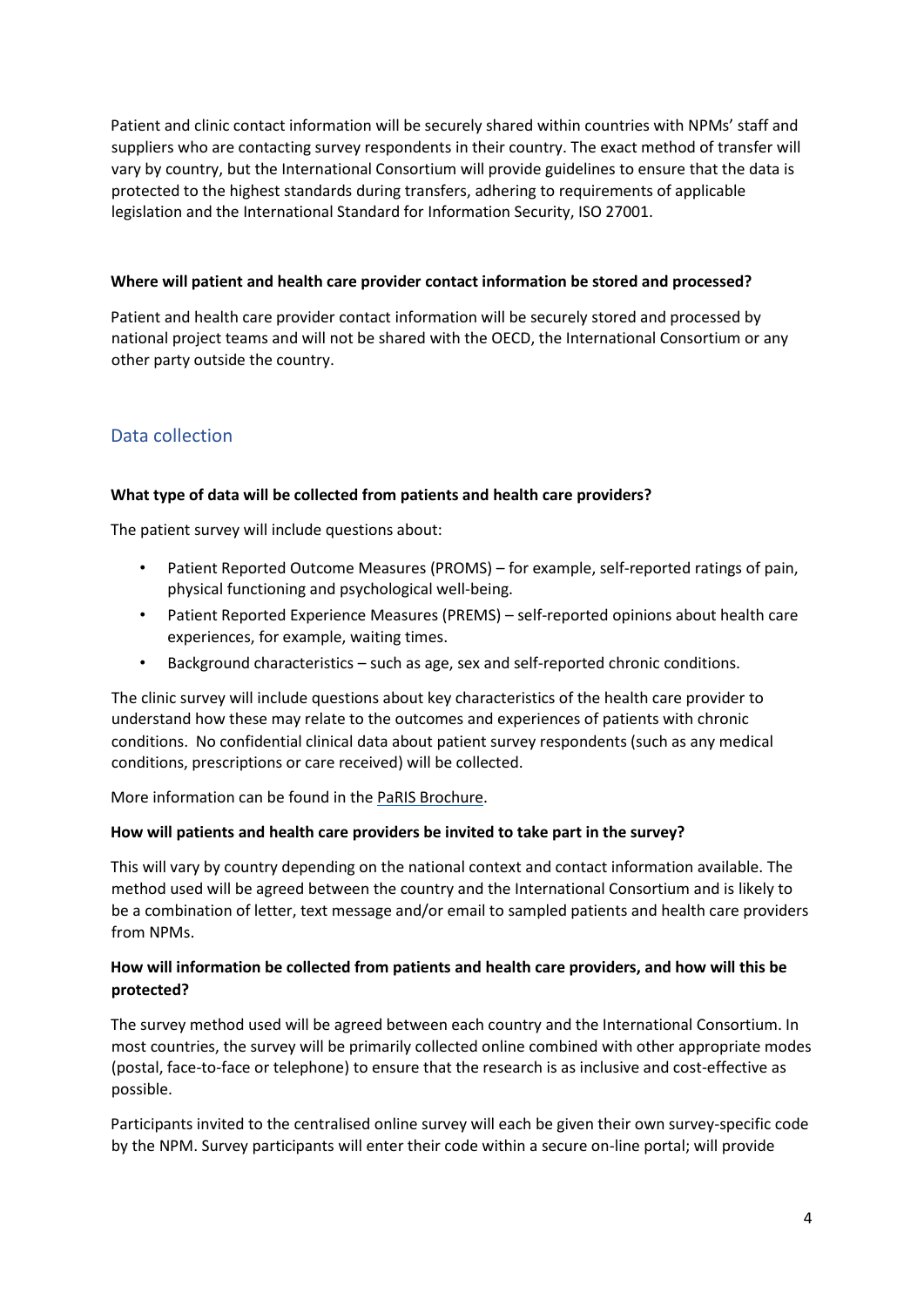informed consent; and, subject to their consent, will complete the survey online and the deidentified data will be saved in the Ipsos MORI secure survey data centre (accredited to the international Information Security Standard ISO 27001) in a European Union country.

In countries where the survey and data are managed locally, participants will be invited by the NPM to an online, postal, face-to-face or telephone survey conducted by the NPM. The International Consortium will provide guidance to the NPM to ensure the data remains secure. The NPM will deidentify the data and attach a survey-specific code to each case before securely transferring the data to the Ipsos MORI secure survey data centre.

The de-identified data will be securely transferred to and stored by the OECD on a server at its offices in Paris, France. Once the first results from the survey have been published, the survey data will be deleted from the Ipsos MORI secure survey data centre.

## **Will health care providers be able to see the data collected from patients?**

No, health care providers participating in the survey will not be able to see data collected from individual patients. After the survey has been completed, health care providers will have access to aggregated, anonymised, statistical results that will provide them with a better understanding of how to improve the quality of the care they provide.

## **Will taking part be voluntary?**

Yes. Taking part in the survey will be voluntary and any answers will be given with the individual's consent. Clear information about all aspects of the survey will be provided to ensure that consent is informed.

## **Will the information collected cross international borders?**

Personal contact information will not leave countries; they will be stored and managed locally. Answers to survey questions from patients and clinics will contribute to a de-identified international dataset for statistics and research.

During data collection, the de-identified data will be securely stored in an Ipsos MORI data centre (accredited to the International Standard for Information Security, ISO 27001).

The de-identified data will be securely transferred to and stored by the OECD on a server at its offices in Paris, France. Once the first results from the survey have been published, the survey data will be deleted from the Ipsos MORI secure survey data centre.

### **Where will the data collected from patients and health care providers be stored and processed?**

Data collected for this survey will be securely transferred to and stored in an Ipsos MORI data centre (accredited to the International Standard for Information Security, ISO 27001) in a European Union country.

The de-identified data will be securely transferred to and stored by the OECD on a server at its offices in Paris, France. Once the first results from the survey have been published, the survey data will be deleted from the Ipsos MORI secure survey data centre.

## **Can patients and health care providers access their own information? And can they request that their data are deleted?**

Patients and health care providers: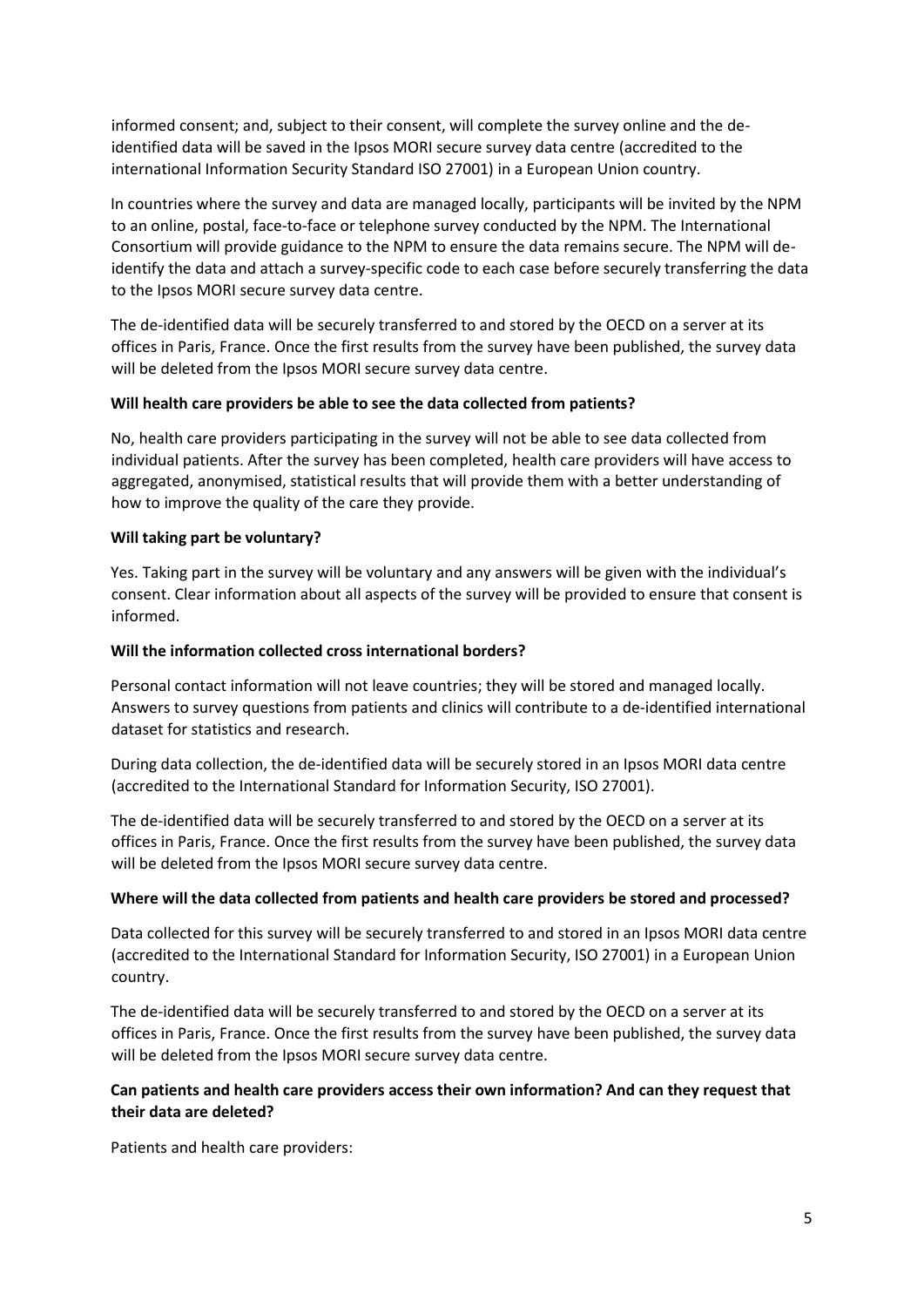- Have the right to access any personal data (both contact information and survey responses). The Access Request can be honoured by the NPM until the date when the sample and any re-identification keys held by NPM are destroyed. This may be as soon as 3 months after data collection ends.
- Can withdraw their consent and object to the processing of their personal data or any survey answers they provide at any time before the data are processed for reporting. This request can be honoured by the NPM who will delete data they have collected and coordinate with Ipsos MORI to delete data held within the Ipsos MORI data centre.

## **How long will countries need to retain personal contact information?**

Countries will only need to hold onto personal contact information for as long as it is necessary to support the research project and findings. In practice, this means that once the anonymous research findings have been published, all personal, identifying data can be securely deleted by the NPM.

Some countries may elect to ask survey respondents' permission to securely store keys to re-identify the survey data for future approved research projects. In this case, the time limit for key retention will be according to local data governance laws and requirements.

## **Ethics**

### **Has the study undergone ethical approval?**

Ethical approval will be needed in each country where this is a general requirement when seeking access to the survey sample or contacting patients for research. The International Consortium will support NPMs in preparing answers for submission to local ethics boards, including providing other supporting documentation such as draft survey materials that will be shared with participants.

The study will also be reviewed by Ipsos MORI's internal ethical review panel at an early stage to help inform and support the direction of the research. This will offer additional reassurance on the robustness of the approach to countries who do have an ethical review process in place.

## **How will informed consent be collected?**

The OECD and the International Consortium require that sampled patients and health care providers consent to participate in this voluntary survey and that clear information about all aspects of the survey, including data processing, storage and uses, is provided to inform their consent decision. This information will be provided in clear language using a range of different formats (e.g. letters, posters, online). National data governance requirements for obtaining consent will be respected.

## Reporting

### **How will the data collected be used?**

The survey data will be used at different levels: